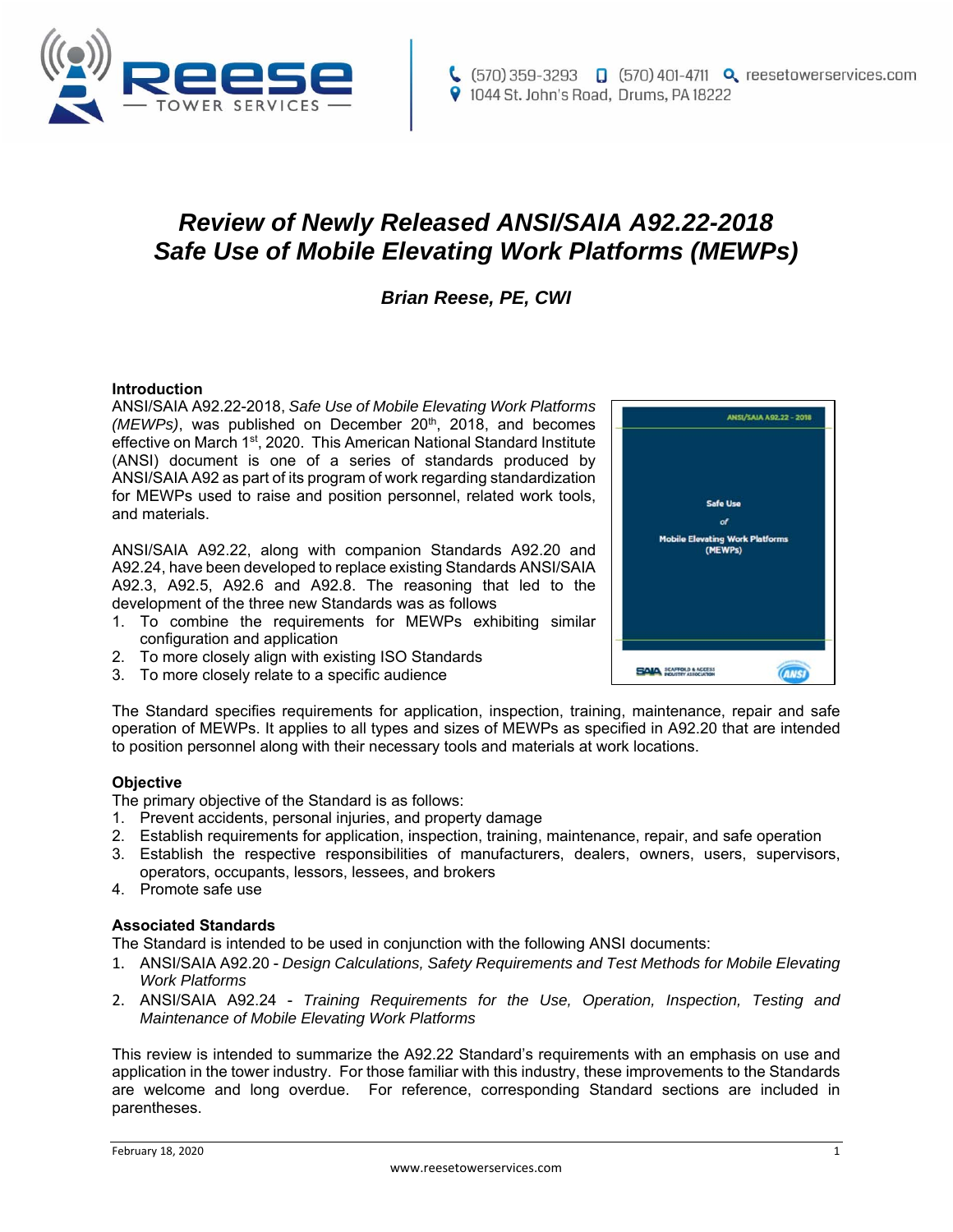

# **Definitions**

A Mobile Elevating Work Platform (MEWP) is defined as a machine/device intended for moving persons, tools, and material to working positions, consisting of at least a work platform with controls, an extending structure, and a chassis. For additional definitions see Section 3 of the Standard.

#### **Classifications**

MEWP classifications (1.1.3) are made up of a MEWP group (platform location in reference to tipping line) and with an associated MEWP type (reference to traveling). See Appendix A of the Standard for examples.

- **Group A:** MEWPs on which the vertical projection of the center of the platform area, in all platform configurations at the maximum chassis inclination specified by the manufacturer, is always inside the tipping lines.
- **Group B:** MEWPs not in Group A.
- **Type 1:** MEWP for which travelling is allowed only when in the stowed position.
- **Type 2:** MEWP for which travelling with the work platform in the elevated travel position is controlled from a point on the chassis. Note type 2 and type 3 MEWPs can be combined.
- **Type 3:** MEWP for which travelling with the work platform in the elevated travel position is controlled from a point on the work platform. Note type 2 and type 3 MEWPs can be combined.

#### **General Requirements**

All entities shall apply the information in the Standard in combination with good job management, safety control, and the application of sound principles of safety, training, inspection, maintenance, application, and operation. The intended use and expected environment shall be evaluated. Decisions on the application and operation of the MEWP shall be made with consideration for safety of the occupants and personnel in the vicinity. The selection, positioning, operation, maintenance and pre-start, pre-delivery, frequent and annual inspections of the equipment shall be performed by a qualified person in accordance with the manufacturer's requirements. All tasks shall be properly planned, appropriately supervised and carried out in a safe manner. Having identified the hazards associated with the use of MEWPs, the qualified person shall evaluate the risks associated with their use and implement appropriate control measures (4.1.1).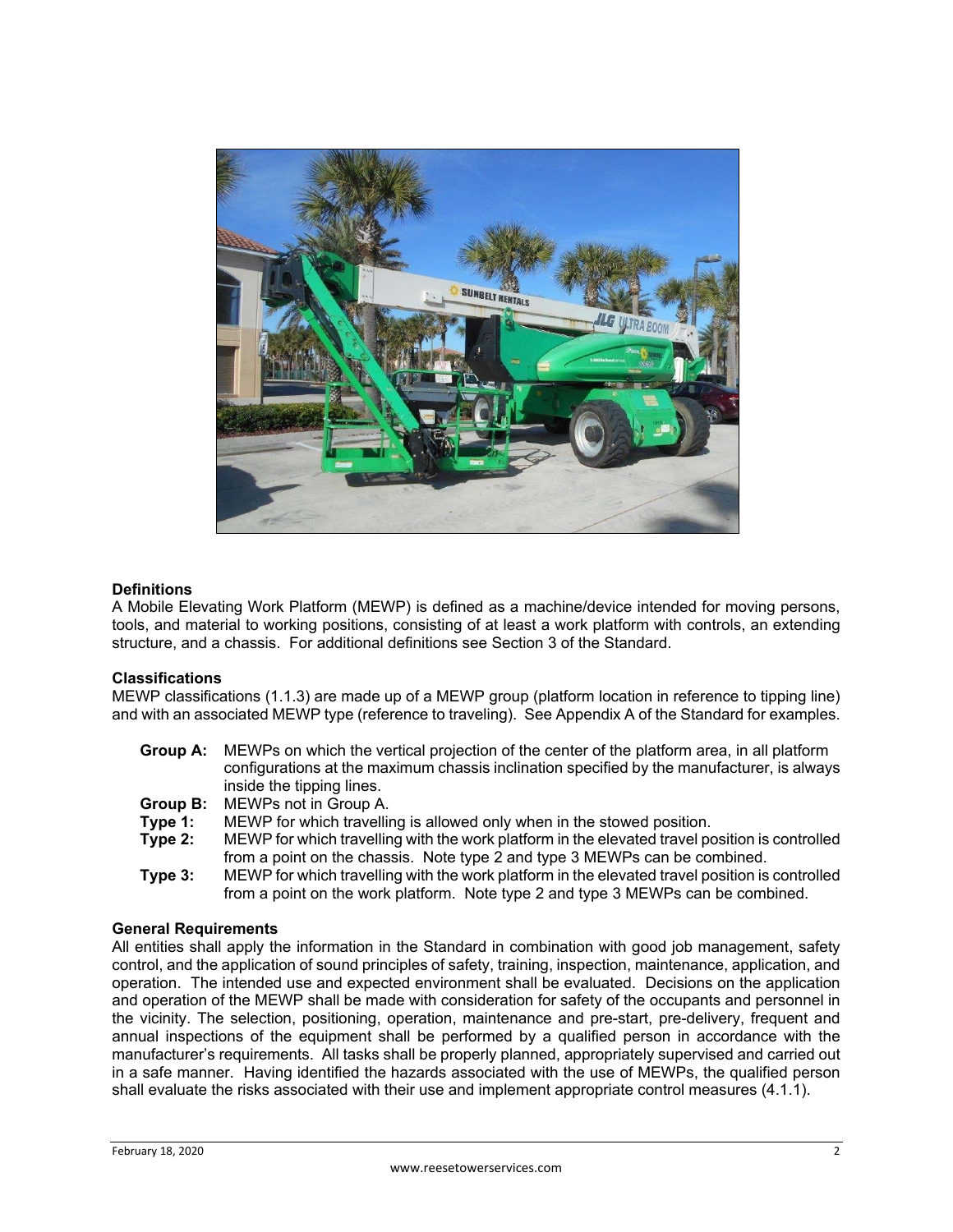# **Safe Use**

A safe use program (4.2) specific to MEWPs shall be developed by the user and shall include:

- 1. Performing a site risk assessment to identify hazards, evaluate risk, develop control measures, and communicate with affected persons
- 2. Selection, provision and use of a suitable MEWP and work equipment
- 3. Access, preparation, and maintenance of the site, as required, to include an assessment that the support surface is adequate to support the weight of the MEWP
- 4. Maintenance including inspection and repairs as required by the Standard and manufacturer
- 5. Only trained and authorized personnel are allowed to operate and/or occupy the MEWP
- 6. Familiarization of authorized operator with the specific MEWP to be used
- 7. Inform the operator of site requirements and warn and provide the means to protect against identified hazards in the work areas
- 8. Have trained and qualified supervisor(s) to monitor the performance of the work of the operator
- 9. Prevention of unauthorized use of the MEWP
- 10. Safety of personnel not involved in the operation of the MEWP

#### **Operation Manual**

Users are required to maintain a copy of the operation manual(s) in a weather-resistant compartment on the MEWP. The user shall ensure the operator reads and understands the manufacturer operator's manual or has it explained (4.3.1.4).

#### **Pre-Start Inspection**

Before each day or at the beginning of each shift, the user and the operator shall perform a pre-start and functions test that includes the following (5.5):

- 1. Operating and emergency controls
- 2. Audible and visual alarms and beacons
- 3. Personal protective devices that will be worn while operating/occupying
- 4. Air, hydraulic and fuel-system leaks
- 5. Electrical cables and wiring harness
- 6. Loose, damaged, worn or missing parts
- 7. Tires, wheels, and wheel fasteners
- 8. Instructions, warnings, control markings, and operator's manual(s)
- 9. Structural items including extending structure and stabilizers/outriggers
- 10. Work platform, including guardrail system, floor, anchorage and mounting
- 11. Cleanliness and general signs of damage
- 12. Brake operation and performance
- 13. Fluid levels including engine coolant, engine oil, and hydraulic oil
- 14. Pins, pin securing devices, and visible damage to the support of the work platform and extending structure
- 15. Operation of stabilizers/outriggers, extendable, and oscillating axles
- 16. Any additional item(s) specified by the manufacturer

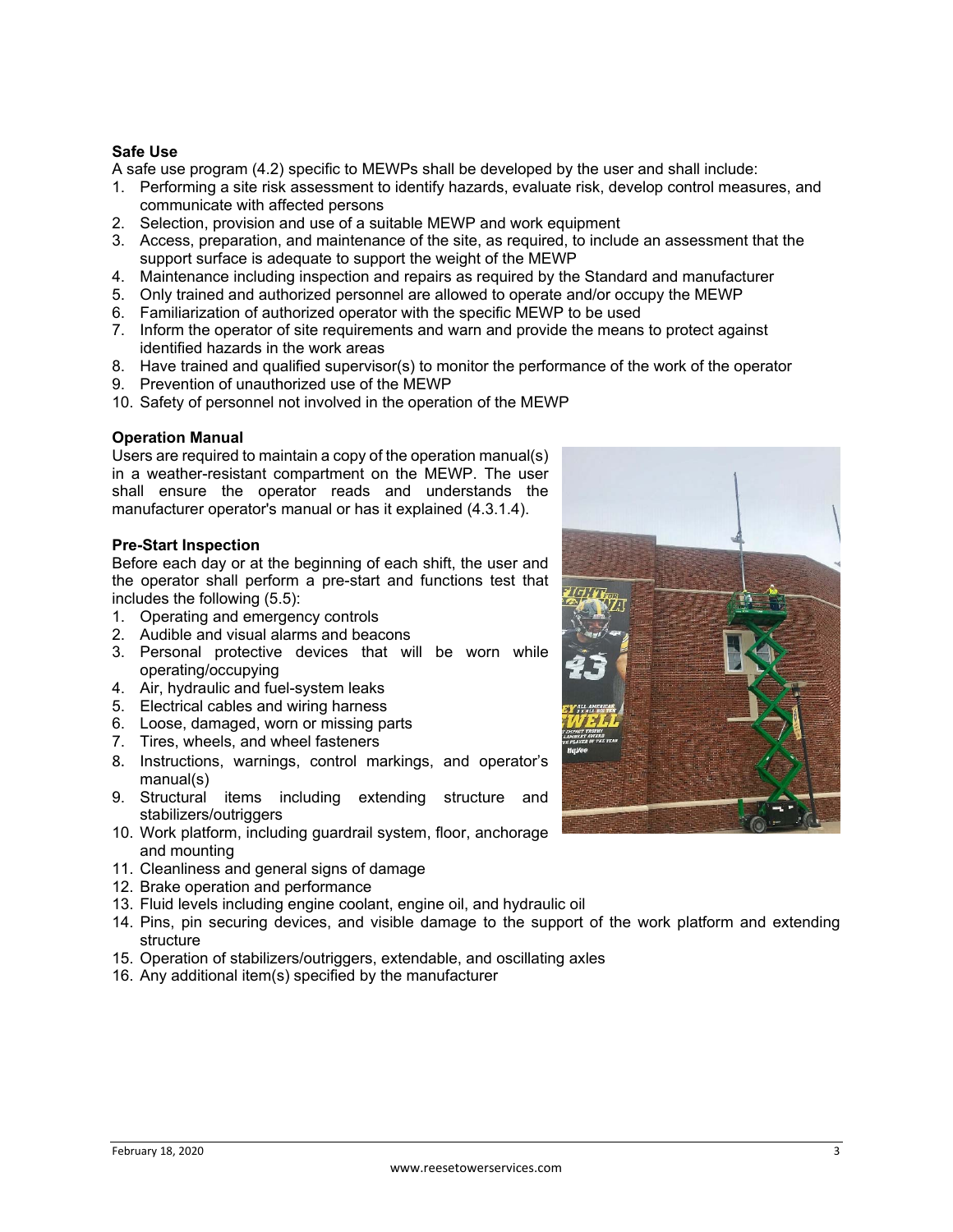#### **Risk Assessment**

The user shall direct personnel operating a MEWP to be in compliance with the provisions of the Standard and the manufacturer's requirements (6). The user shall develop and implement a safe use program (4.2), monitor personnel performance and supervise their work to ensure the use, application and operation is in conformance with the provisions set forth in the Standard, warn personnel of potential hazards (6), provide means to protect against identified hazards, and explain the potential consequences of not following proper operating guidelines. User's personnel, to include MEWP supervisors, operators and occupants, shall comply with applicable requirements (6).

It is the user's responsibility to ensure an appropriate MEWP risk assessment is performed by qualified personnel (6.1.1). As the first stage in the risk assessment, the task to be undertaken should be clearly identified together with the location and timing (6.1.2.1).

There are many different types of MEWPs with various rated capacities, working heights and reaches. The user shall select an appropriate machine based upon consideration of factors including, but not limited to, the task to be undertaken, the constraints of the worksite, ground conditions, site access and proximity to the public or other personnel (6.1.2.2).

The risks associated with the task specific to MEWP operations shall be identified. These might be associated with the location where the work is to be carried out, the nature of the MEWP or the personnel, materials and equipment to be carried (6.1.2.3). Once the hazards and risks involved in the task have been identified, the procedures and measures required to control them shall be identified and implemented (6.1.2.4). The risk assessment results are used to plan safe work procedures, including any contingencies required, in carrying out the identified tasks (6.1.2.5).

#### **Rescue Planning**

Rescue planning is a necessary component of a risk assessment when working at height. There are situations that require prior planning to ensure a safe and timely rescue (6.1.2.6.1). A system failure of the MEWP that results in the loss of the platform control functions may be addressed by the use of the auxiliary power function of the controls and/or the secondary manual emergency descent controls. Follow the MEWP manufacturer's directions in the use of these systems. This plan should be included in operator training and occupant instructions (6.1.2.6.2). A fall from the MEWP platform when using a fall arrest system will require a rescue plan to determine how the affected worker will return safely to the platform or ground. The plan shall be put in writing and become part of the company's training manual. All occupants shall receive training that explains procedures to follow if they fall and await rescue or witness another worker's fall. Ideally this plan will limit the time that an occupant is suspended after an arrested fall (6.1.2.6.3).

A rescue plan (6.1.2.6.4) can include the following:

- 1. Self-rescue by person involved
- 2. Assisted rescue by others in the work area
- 3. Technical rescue by emergency services

As part of the rescue plan, consideration shall be given to the rescue of MEWP work platform occupants if the machine is unable to be lowered for any reason, such as complete machine malfunction or work platform entanglement. In the case of platform entanglement, the operator and occupants shall be removed from the platform prior to attempts being made to free the platform. MEWPs which have tipped beyond their center of gravity shall be stabilized and secured before attempting rescue. Technical rescue might also be necessary in the event of illness, injury, or risk of exposure. Any rescue procedure shall account for the reasons why the MEWP platform may be stranded at height and any need for prompt action (6.1.2.6.5). Rescue should always be performed by appropriately trained personnel, using the MEWP's ground controls or secondary lowering system when feasible (6.1.2.6.6).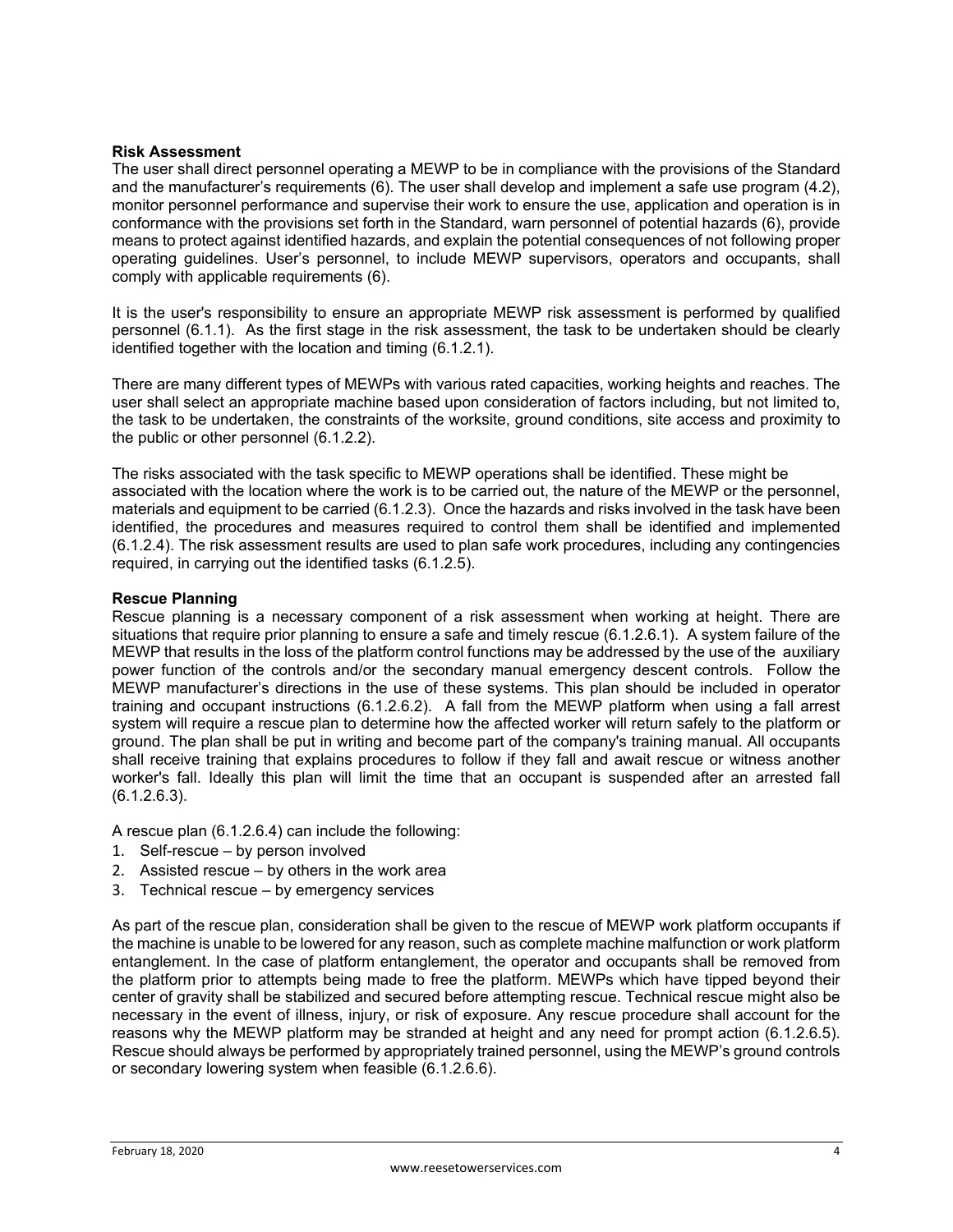Rescue using another MEWP should be carried out only once a site review has been implemented and a plan is created (6.1.2.6.7). The plan should account for the following:

- 1. The rescue machine should be positioned to enable the rescue procedure to be carried out without compromising the safety of personnel involved in the rescue.
- 2. The platforms of both MEWP shall be adjacent to each other with a minimal horizontal/vertical gap between them. The power to controls on both machines should be switched off during the transfer.
- 3. The person being rescued should be fitted with proper PPE and the lanyard should be attached to the anchor points on the rescue machine before the transfer takes place.
- 4. The rescue machine shall not be overloaded during the rescue. This could mean making more than one trip to complete the rescue as required.
- 5. Always comply with the MEWP manufacturer's requirements stated in the operator's manual.

If there is injury, illness or risk of exposure (such as suspension trauma), emergency personnel shall be called. Suspension trauma can occur if a person has been suspended at height for a period of time.

The user shall communicate the results of the risk assessment to the entities involved (6.1.2.7.1). Before a job starts and periodically throughout a long-term job, the risk assessment shall be reviewed to check if any parts of the tasks or the working environment have changed and the effect that it could have on the safety of the operation. If any modifications to the risk assessment are required, these shall be communicated to all those involved prior to resuming the job (6.1.2.7.2).

The user shall ensure the operator of a MEWP is physically and mentally capable to operate the MEWP safely (6.2.1). The user shall ensure and the operator shall comply with the requirement for operators to be trained and familiarized in accordance with A92.24 and this Standard before being authorized to operate a MEWP. Only trained and authorized persons shall be permitted to operate a MEWP (6.2.1.1). The user is responsible to assess if personnel are qualified to perform the task (6.2.1.2).

#### **Occupant Knowledge**

The user shall ensure that the MEWP operator provides instruction or otherwise ensure all occupants have a basic level of knowledge to work safely in the MEWP (6.2.2). All personnel that directly supervise MEWP operators shall receive training (6.2.3).

#### **Retraining**

The user shall designate a qualified person to monitor, supervise, and evaluate operators on a regular basis to ensure their proficiency (6.2.4). The evaluation will be accomplished through visual observation, at a minimum, which shall be documented for retention by the user. Examples of situations when retraining would be necessary include, but are not limited to:

- 1. Expiration of the operator's valid training period
- 2. Deterioration of the operator's performance
- 3. The operator's extended period of time with no operation of a MEWP
- 4. The operator's introduction to new or significantly different MEWP technology
- 5. The operator has been involved in an accident or near miss

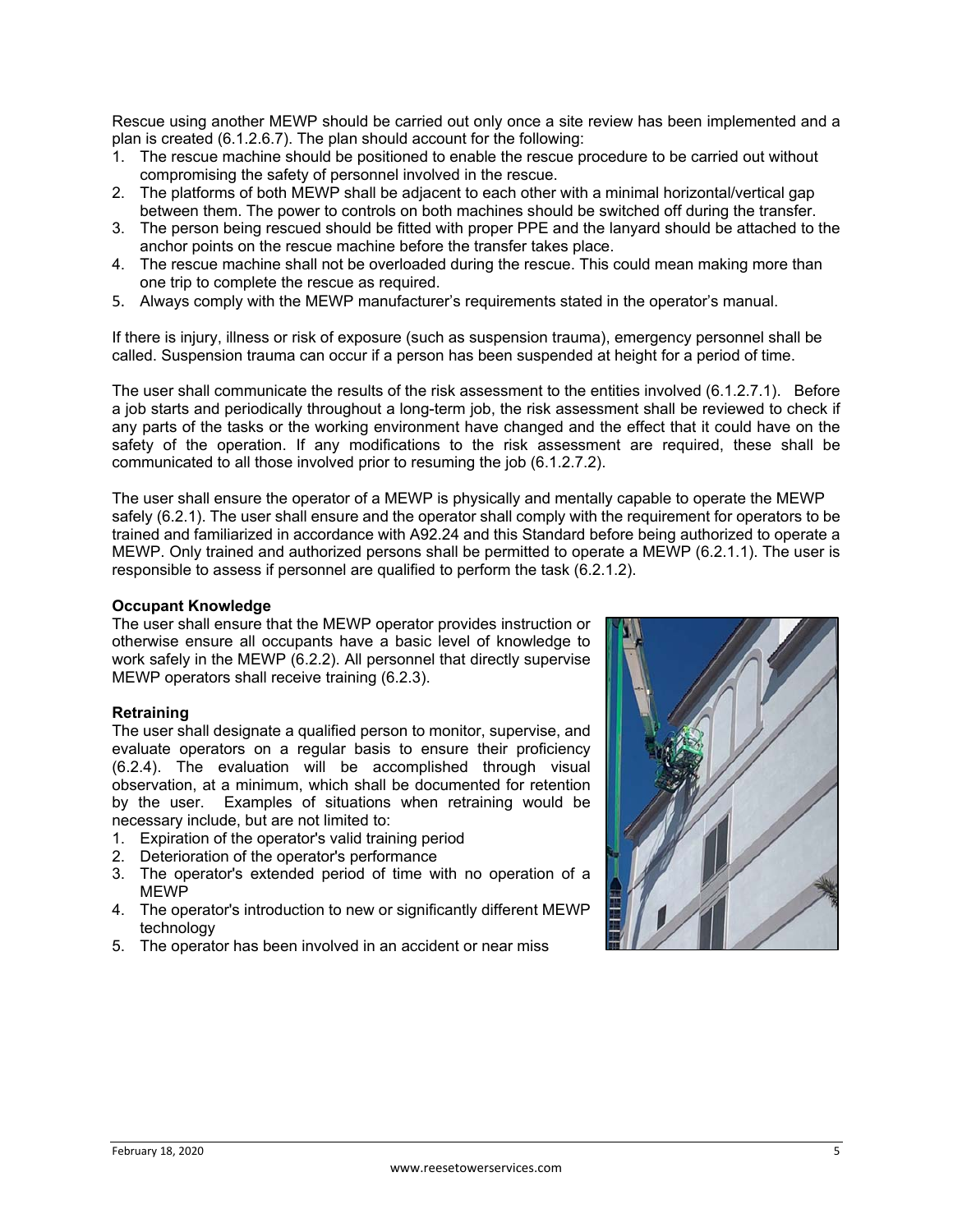Prior to user's authorization of an operator to use a specific model of MEWP, the user shall ensure the operator is familiarized on the following, and as specified by the manufacturer (6.2.5.1):

- 1. Identification of the location for the manual(s) storage
- 2. Requirement that the required manual(s) specified by the manufacturer are with the equipment
- 3. Purpose and function of the controls specific to the model of MEWP to be used
- 4. Features, limitations, and devices
- 5. Operating characteristics specific to the model of the MEWP being utilized

When authorized by the user, self-familiarization can be achieved, if authorized, by a properly trained operator reading, understanding and following the manufacturer's operator's manual (6.2.5.2). The user shall ensure that after familiarization, the operator operates the MEWP for a sufficient period of time to achieve proficiency (6.2.5.3).



#### **Before Operation**

To ensure the safe operation of MEWPs, the user shall direct their personnel to include supervisors of MEWP operations, operators, and occupants of a MEWP to be aware of and comply with all provisions set forth in this standard before operation, including but not limited to the following (6.4):

- 1. Understanding of the task to be performed
- 2. Selection of a MEWP appropriate for the task to be performed
- 3. Knowledge of the possible hazards associated with the task, site, or environment and the means to safely deal with the hazards
- 4. Knowledge of the intended purpose and function of each control and items specified by the manufacturer
- 5. Authorization by the user
- 6. Stabilizing devices, such as outriggers, extendable axles, or other stability-enhancing means are used as required by the manufacturer
- 7. Guardrails are installed and access gates or openings are closed or in appropriate positions per manufacturer's instructions
- 8. Loads and their distribution on the work platform and any platform extension are in accordance with the manufacturer's rated load for that specific configuration
- 9. Read and understand or have a qualified person explain the manufacturer's operating instructions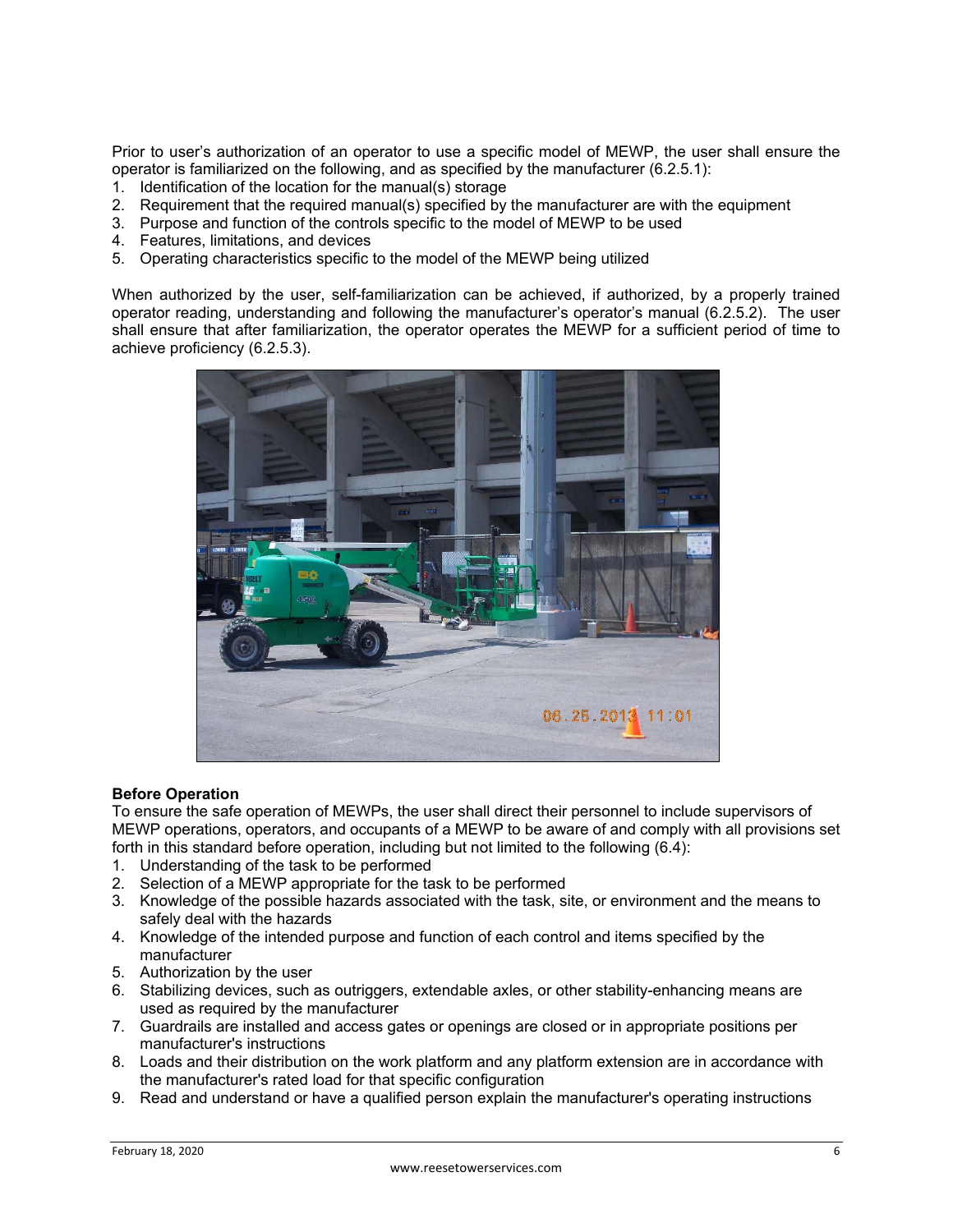and user safety rules

- 10. Read and understand or have a qualified person explain all decals, warnings, and instructions
- 11. Use of appropriate PPE for the conditions including the operation environment
- 12. Ensuring that there is another qualified person on site, who is not working on the platform and knows how to use the emergency controls

#### **Prior to Each Operation**

Prior to each operation, the user shall ensure and the operator shall comply with, prior to each operation of the following (6.6):

- 1. Stabilizing devices, such as outriggers, extendible axles, or other stability-enhancing means are used as required by the manufacturer
- 2. Guardrails and access gates or openings are closed or in appropriate positions per the manufacturer
- 3. Loads and their distribution on the work platform and any platform extension are in accordance with the manufacturer's rated load for that specific configuration
- 4. All occupants of the MEWP shall receive instructions from the operator as defined in ANSI A92.24
- 5. PPE is used when required

#### **Workplace Inspection**

Before and during the use of the MEWP, the user shall ensure and the operator shall perform a workplace inspection in the area to check for possible hazards, such as but not limited to (6.5):

- 1. Drop-offs or holes, including those concealed by water, ice, mud, etc.
- 2. Slopes
- 3. Bumps, floor obstructions, and electric cables
- 4. Debris
- 5. Overhead obstructions
- 6. Electrical conductors
- 7. Hazardous atmospheres and/or hazardous locations
- 8. Surfaces inadequate to sustain the ground-bearing pressures imposed by the MEWP
- 9. Wind and weather conditions
- 10. Presence of personnel and other mobile equipment
- 11. Traffic hazards

#### **Fall Protection**

The guardrail system of the MEWP is the primary fall protection for occupants. When required to use personal fall protection, either fall restraint or fall arrest, operators and occupants shall comply with the instructions provided by the manufacturer regarding anchorage(s) (6.8.1.1). All group B MEWP operators and occupants shall use personal fall arrest or fall restraint systems at all times (6.8.1.2).

#### **Weather Considerations**

The user shall define and the operator shall comply with control measures to address the potential risk associated with weather conditions when operating MEWPs, to include conditions such as wind, lightning, ice, fog or any other weather condition that directly or indirectly affects the safe operation of a MEWP (6.8.2). Care shall be taken when handling building materials, sheet materials, panels and other such materials which can act as sails (6.8.2.2). The shielding and funneling effects of structures can cause high wind speeds and turbulence on days when the wind speed in open areas is low. Other sources of local high wind speed that shall be considered in relation to safety at worksites are at airports and along roadways (6.8.2.3). MEWPs shall not be used outdoors in a thunderstorm. MEWPs can be used inside of a building where the MEWP and operator are not subject to a lightning strike (6.8.2.4).

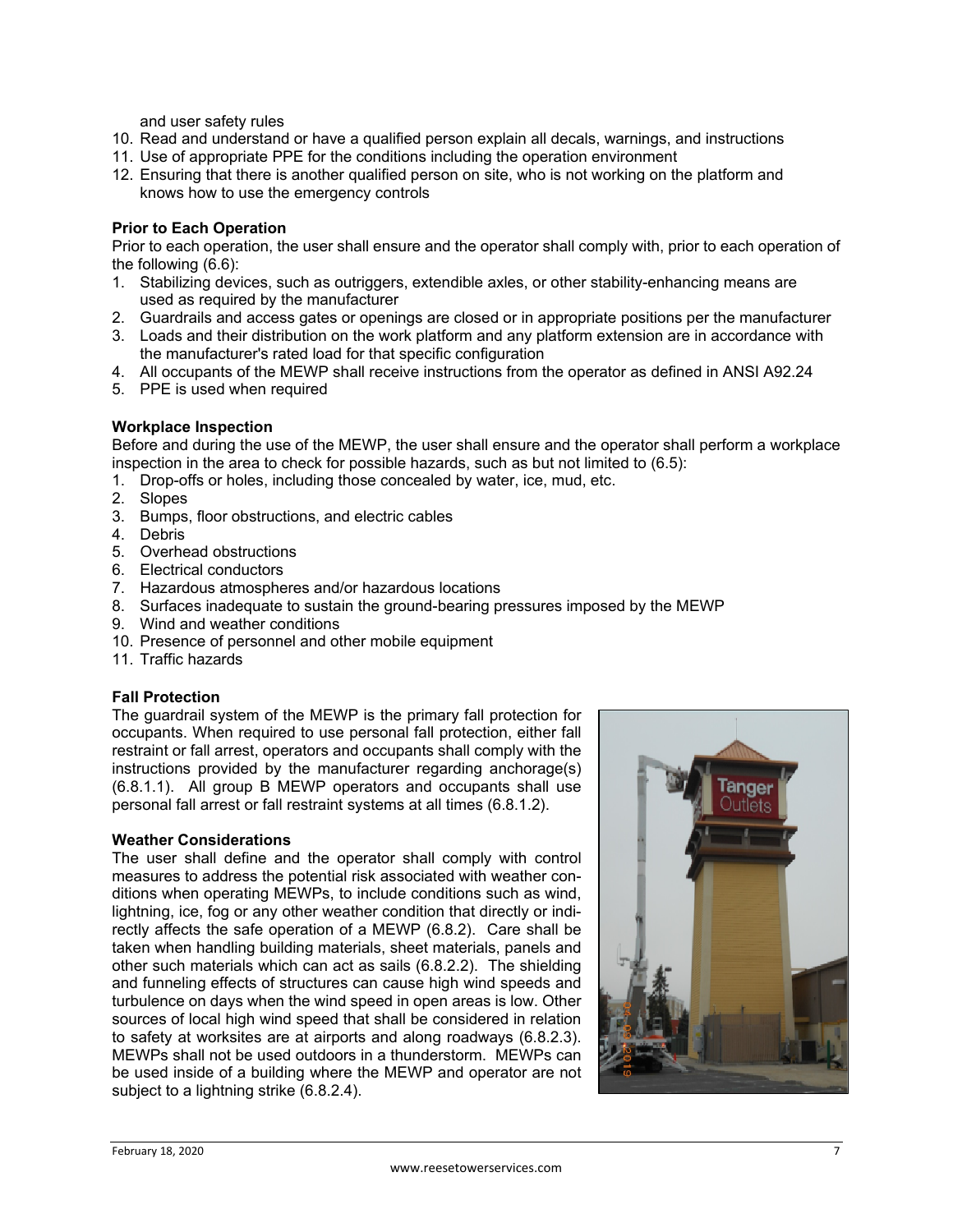# **Ground Condition Considerations**

The user shall identify potential hazards caused by ground conditions and provide the operator with warning and instructions. Operators shall comply with the instructions and notify their supervisor if additional potential hazards are identified during their workplace inspections and avoid the risk until directed otherwise by their supervisor (6.8.3). The stability and safety of MEWPs are affected by poor ground conditions which can lead to the machine becoming out of level and unstable. The user shall ensure that the area where the MEWP is going to be used prior to operation be inspected and fully comply with all warnings and instructions provided by the manufacturer. If the level indicator indicates that the operating limits are nearing the MEWP's specified limits, then the operator shall lower and reset the MEWP in a level position (6.8.3.1). The user shall ensure and the operator shall comply with the requirement not to operate a MEWP on grades, slopes, ramps, or cambers exceeding those for which the MEWP is rated by the manufacturer (6.8.5).

Some soil types, moist soils, and soils which have not been compacted as well as some improved surfaces (paved, concrete, compacted, etc.) are not capable of supporting the pressures of outrigger pads. In such cases, the user and operator shall determine and ensure that some form of foundation or spreader pad is required to reduce the ground pressure to an acceptable level. Spreader pads shall have sufficient size, stiffness and strength to spread the load over the required area (6.8.3.2). Users and operators shall ensure that sub-surface voids such as cellars, basements, culverts, and pipes shall be taken into consideration when determining the adequate strength required to support the MEWP in its operating configuration (6.8.3.3). The user shall direct and the operator shall comply with the requirements not to position the MEWP against, tied to or restrained by another object to steady the platform or improve stability (6.8.24).

# **Public Roads**

The user shall identify potential hazards caused by operations on public roads and provide the operator with warning and instructions. Operators shall comply with the instructions and notify their supervisor if they identify additional hazards during their workplace inspections and avoid the risk until directed otherwise by their supervisor (6.8.4). When a MEWP is loaded/unloaded from a transporting vehicle on a public road, the users and operators shall ensure that appropriate measures are taken to protect the personnel involved (6.8.4.1). These measures may include but are not limited to:

- 1. Warning cones
- 2. Road signs and signaling devices
- 3. Use of appropriate PPE such as reflective clothing
- 4. Flag personnel to warn other vehicles
- 5. Compliance with local, state, and federal regulations

When a MEWP travels between worksites, adequate protection or signaling to warn the public shall be provided to the operator by the user (6.8.4.2).

#### **Traveling**

The operator shall comply with the manufacturer's requirement for traveling (6.8.10.1), to include:

- 1. Visually inspect the area around the MEWP platform for obstructions and check the direction of platform movement with reference to the indicators on the chassis, if applicable, and the controls before operating
- 2. Ensure that personnel in the work site area are aware of the movement of the MEWP

The operator (6.8.10.2) shall:

- 1. Maintain a clear view of the area continuously in the direction of movement, including above and below the MEWP work platform, maintain an adequate clearance distance from hazards and avoid any distractions
- 2. Travel with the MEWP boom/platform positioned at the lowest safe position for the conditions
- 3. Move at speeds that are appropriate for safe operation
- 4. Allow for the platform movements due to the effects when traveling over uneven surfaces, slopes and ramps
- 5. Allow for the distance the work platform may move or MEWP will travel before a complete stop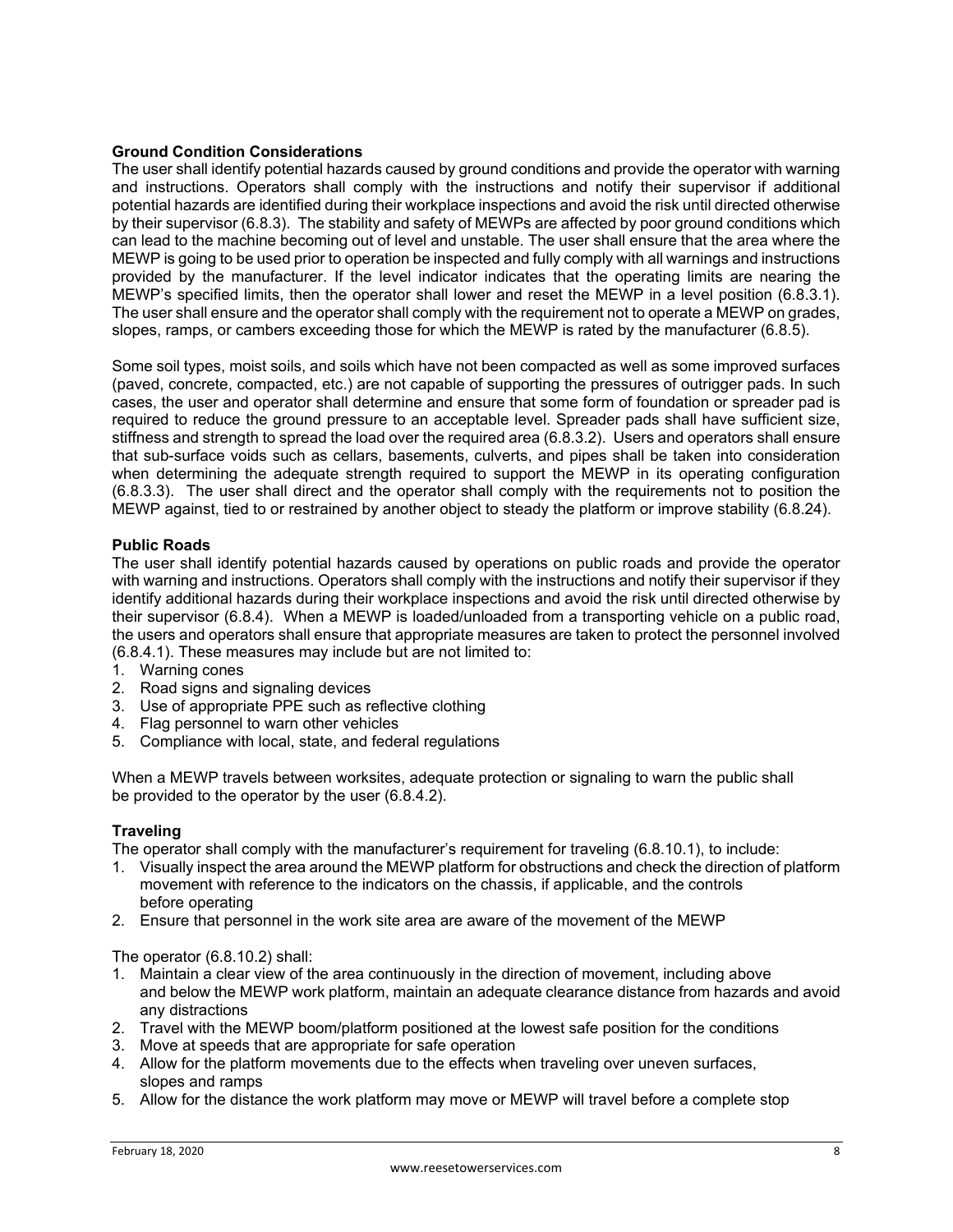after controls are released or returned to neutral position

- 6. Not lean on or over the guardrails while the MEWP is elevating or traveling close to obstructions
- 7. Not lean his/her body over the work platform control panel at any time
- 8. Not place objects on the work platform control panel
- 9. Provide for the safety of any others in the work platform during any movement.

The operator shall ensure that the area surrounding the MEWP is clear of personnel and equipment before any movement of the MEWP (6.8.20). Care shall be taken to prevent entanglement; rope, electric cables and hoses, etc., from becoming entangled in the MEWP or adjacent structure or objects. Users shall avoid these applications, if possible, and operators shall take precautions to avoid entanglement during operation of the MEWP (6.8.18).

#### **Work Platform**

Users shall direct and operators shall comply with the requirements to install and position guardrails, and that access gates or openings shall be properly closed or in appropriate positions per the manufacturer's instructions. The guardrails of the MEWP shall not be used to carry materials unless approved by the manufacturer and such materials shall not exceed the rated capacity of the platform (6.8.7). The operator should use available devices to deactivate the controls on the MEWP work platform, whenever possible (6.8.10.3). The user shall ensure and the operator shall comply with the need for materials on the work platform floor to be secured and do not pose a hazard, to include while moving the MEWP (6.8.11). The user shall direct the operator and occupants shall comply with maintaining a firm footing on the MEWP platform floor at all times while working. Climbing by occupants on the toe board, mid-rail or top-rail of the MEWP is prohibited. The use of planks, ladders, or any other devices on the work platform for achieving additional height is prohibited (6.8.13). Care shall be taken to prevent rope, electric cables and hoses, etc., from becoming entangled in the MEWP or adjacent structure or objects. Users shall avoid these applications, if possible, and operators shall take precautions to avoid entanglement during operation (6.8.19). If the work platform, extension or elevating assembly becomes caught, snagged or otherwise prevented from normal motion by adjacent structures or other obstacles such that control reversal does not free the platform, users and operator shall ensure that all operators and occupants are removed from the work platform before attempts are made to free the platform using ground controls (6.8.32). The operator shall ensure adequate clearance is maintained from overhead obstructions (6.8.9). The user shall direct and the operator shall comply with the requirement to never climb on the MEWP extending structure (6.8.27).

MEWPs are not specifically designed to transfer personnel from one level to another or for leaving the work platform. Exiting (or entering) a MEWP at height shall only be permitted through a procedure provided by the manufacturer or qualified person that addresses the following (6.8.33):

- 1. Fall prevention of persons during transfer from the work platform to the structure
- 2. Fall prevention of tools and materials during transfer from the work platform to the structure
- 3. Sudden movement of the MEWP or work platform
- 4. Additional loads or changing of loads imposed on the MEWP for which it was not designed which could affect stability or overload the machine
- 5. Dynamic and impact loads from PPE
- 6. Damage to the MEWP or structure by an unintentional movement
- 7. Stranding of people
- 8. Use of extending decks and gates
- 9. Use of single or double lanyards
- 10. Access and maintenance of required fall protection for persons while they are on the structure
- 11. Distance between transfer surfaces, both horizontally and vertically
- 12. Potential for movement of the MEWP platform due to changing loads
- 13. Compliance with the local authority having jurisdiction

Users shall direct and operators and occupants shall comply with approved procedures for this operation**.**